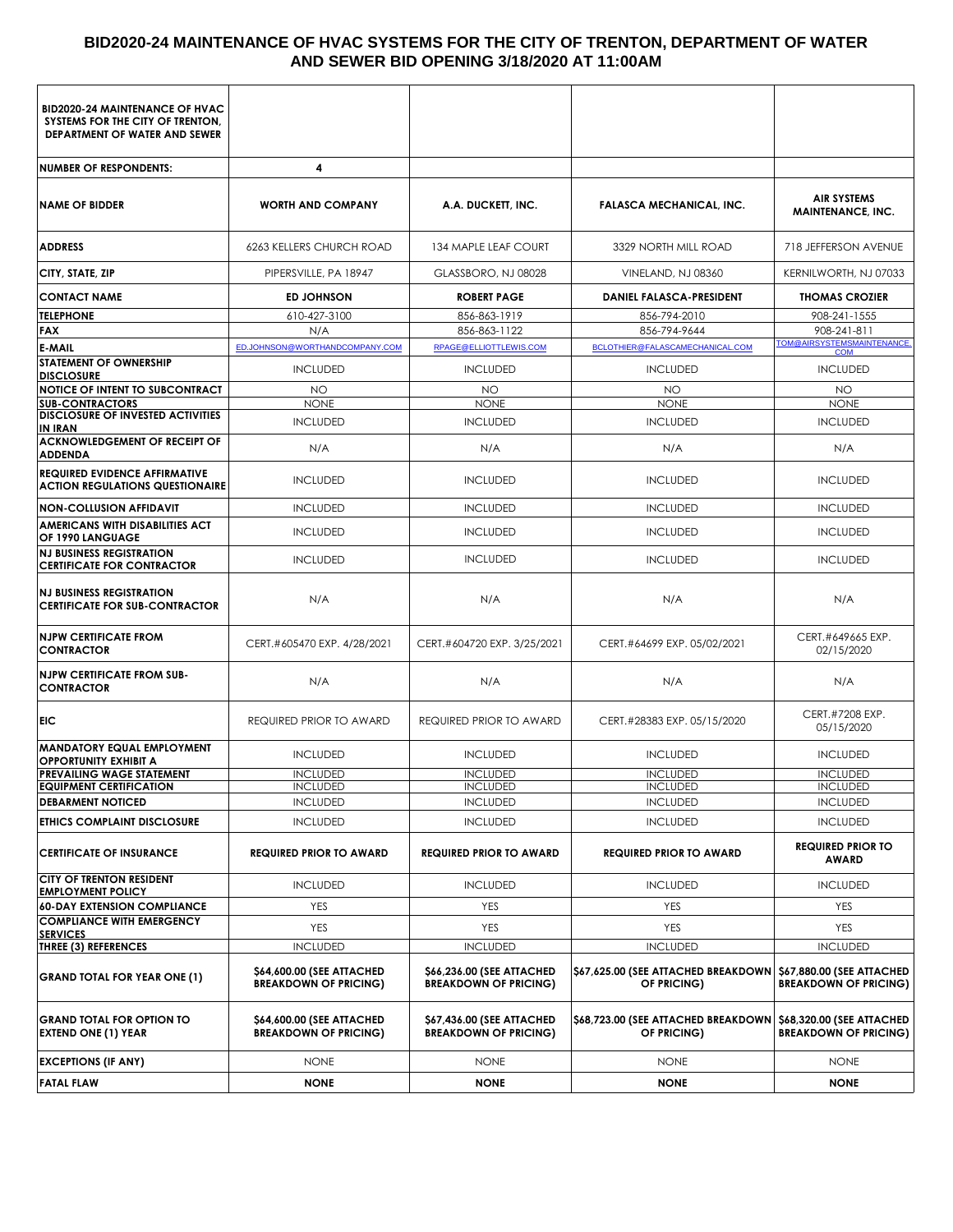## **FISCAL YEAR 2020**

I (we) hereby certify that I (we) have read the Contract together with the specifications attached hereto, and have also examined the site(s) of the work, and fully understand the meaning of them, and if awarded the Contract hereby agree that I (we) shall comply with all of the terms, covenants, and agreements set forth herein.

I (we) agree to receive as full compensation for furnishing the services called for under these specifications, complete and finished in every detail, and in full accordance with the specification which are hereby made part and parcel of the proposal the following sums:

| <b>ITEM</b>                                                                                     | <b>QUANTITY</b> | <b>UNIT PRICE</b>     |     | <b>TOTAL PRICE</b> |
|-------------------------------------------------------------------------------------------------|-----------------|-----------------------|-----|--------------------|
| Preventive<br>Maintenance                                                                       | 4 quarters @    | \$3,000.00<br>quarter | per | \$12,000.00        |
| Testing and Inspecting                                                                          | 4 quarters $@$  | \$1,750.00<br>quarter | per | \$7,000            |
| Replacing all<br>belts,<br>touch-up painting, and<br>report                                     | per year        |                       |     | \$1,000.00         |
| <b>Boiler Cleaning</b>                                                                          | per year        |                       |     | \$500.00           |
| <b>Update Equipment List</b>                                                                    | 1 per year      |                       |     | \$0                |
| <b>Emergency Service</b><br>7:30 AM to 3:15 PM<br>Monday through Friday<br>(excluding holidays) | 160 hours @     | 105.00<br>\$<br>hour  | per | \$16,800.00        |
| <b>Emergency Service</b><br>Hours other than those<br>listed above                              | 40 hours @      | \$157.50<br>hour      | per | \$6,300.00         |
| Parts Allowance                                                                                 |                 | <b>Fixed Amount</b>   |     | \$21,000.00        |
|                                                                                                 |                 | <b>GRAND TOTAL</b>    |     | \$64,600.00        |

Respectfully Submitted:

(Signature)

Ed Johnson

(Print Name Above)

Worth and Company

(Company)

Person to Contact Telephone

Number:

Date:

Ed Johnson

3/18/20

610-427-3100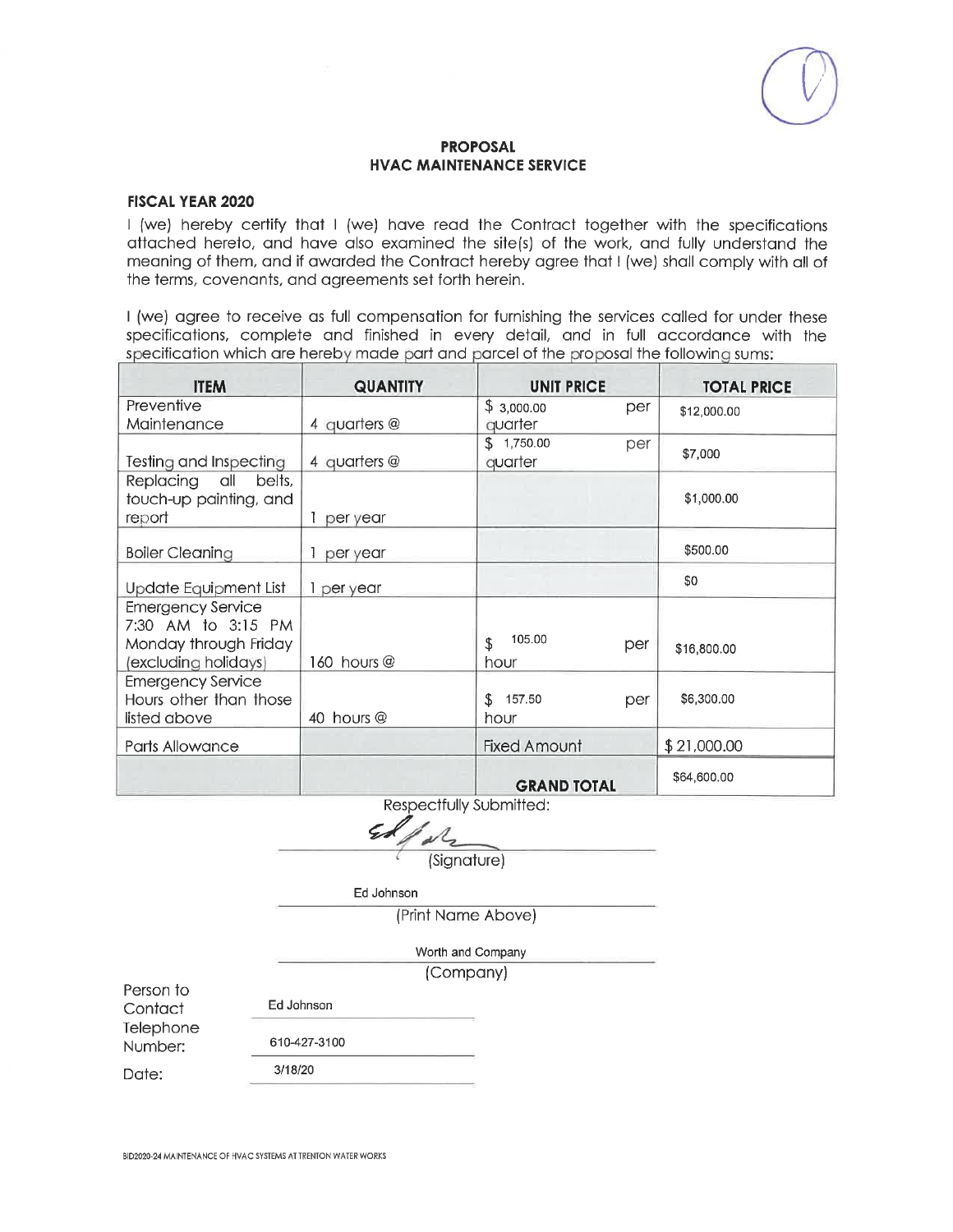## **OPTION TO EXTEND ONE (1) YEAR**

I (we) hereby certify that I (we) have read the Contract together with the specifications attached hereto, and have also examined the site(s) of the work, and fully understand the meaning of them, and if awarded the Contract hereby agree that I (we) shall comply with all of the terms, covenants, and agreements set forth herein.

I (we) agree to receive as full compensation for furnishing the services called for under these specifications, complete and finished in every detail, and in full accordance with the specification which are hereby made part and parcel of the proposal the following sums:

| <b>ITEM</b>              | <b>QUANTITY</b> | <b>UNIT PRICE</b>      |     | <b>TOTAL PRICE</b> |
|--------------------------|-----------------|------------------------|-----|--------------------|
| Preventive               |                 | \$3,000.00             | per | \$12,000.00        |
| Maintenance              | 4 quarters $@$  | quarter                |     |                    |
|                          |                 | \$1,750.00             | per | \$7,000.00         |
| Testing and Inspecting   | 4 quarters $@$  | quarter                |     |                    |
| Replacing all<br>belts,  |                 |                        |     |                    |
| touch-up painting, and   |                 |                        |     | \$1,000.00         |
| report                   | 1 per year      |                        |     |                    |
| <b>Boiler Cleaning</b>   | per year        |                        |     | \$100.00           |
|                          |                 |                        |     |                    |
| Update Equipment List    | 1 per year      |                        |     | \$0                |
| <b>Emergency Service</b> |                 |                        |     |                    |
| 7:30 AM to 3:15 PM       |                 |                        |     | \$16,800.00        |
| Monday through Friday    |                 | 105.00<br>\$.          | per |                    |
| (excluding holidays)     | 160 hours $@$   | hour                   |     |                    |
| <b>Emergency Service</b> |                 |                        |     |                    |
| Hours other than those   |                 | 157.50<br>$\mathbf{S}$ | per | \$6,300.00         |
| listed above             | 40 hours @      | hour                   |     |                    |
| Parts Allowance          |                 | <b>Fixed Amount</b>    |     | \$21,000.00        |
|                          |                 | <b>GRAND TOTAL</b>     |     | \$64,600.00        |

Respectfully Submitted:

(Signature)

Ed Johnson

I i

(Print Name Above)

Worth and Company

(Company)

Person to Contact:

Telephone Number:

Date:

BID2020-24 MAINTENANCE OF HVAC SYSTEMS AT TRENTON WATER WORKS

Ed Johnson

610-427-3100

3/18/20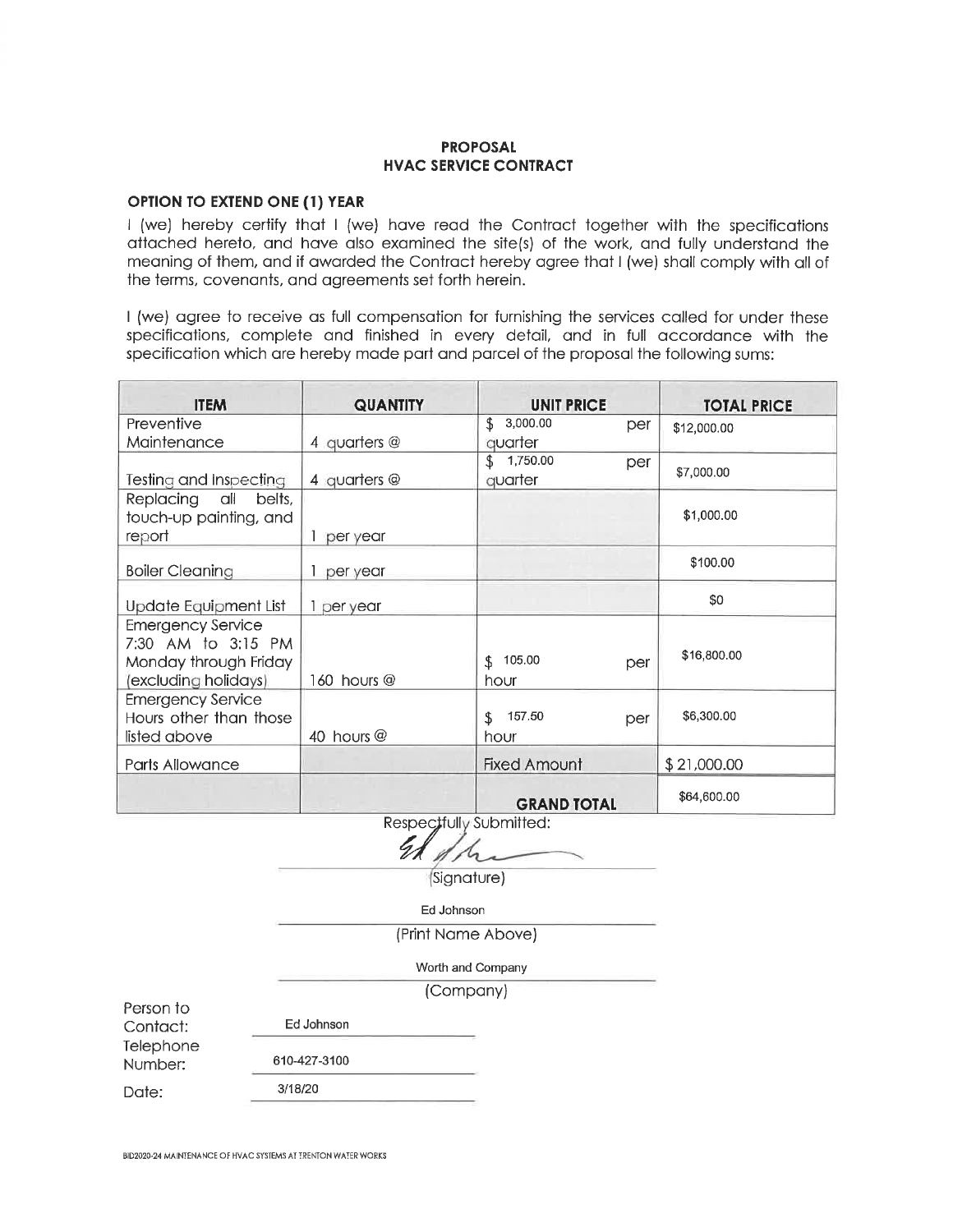्राम्यसम्बद्ध

 $1.7.8424387$ 

35 System

动事 Ne se

anis Maiau

្តី ខ្ញុំរំភ្លៃទះល្ព

Á.

heltdwy

ŗ,

 $\frac{1}{2} \sum_{i=1}^{n} \frac{1}{2} \sum_{i=1}^{n} \frac{1}{2} \sum_{i=1}^{n} \frac{1}{2} \sum_{i=1}^{n} \frac{1}{2} \sum_{i=1}^{n} \frac{1}{2} \sum_{i=1}^{n} \frac{1}{2} \sum_{i=1}^{n} \frac{1}{2} \sum_{i=1}^{n} \frac{1}{2} \sum_{i=1}^{n} \frac{1}{2} \sum_{i=1}^{n} \frac{1}{2} \sum_{i=1}^{n} \frac{1}{2} \sum_{i=1}^{n} \frac{1}{2} \sum_{i=1}^{n$ 

Ä,

## **FISCAL YEAR 2020**

 $\frac{1}{2}$ 

I (we) hereby certify that I (we) have read the Contract together with the specifications attached hereto, and have also examined the site(s) of the work, and fully understand the meaning of them, and if awarded the Contract hereby agree that I (we) shall comply with all of the terms, covenants, and agreements set forth herein. KANA CHALLING

I (we) agree to receive as full compensation for furnishing the services called for under these specifications, complete and finished in every detail, and in full accordance with the specification which are hereby made part and parcel of the proposal the following sums:

| <b>ITEM</b>                                                                                     | QUANTITY                          | <b>UNIT PRICE</b>                     |                  | TOTAL PRICE                               |
|-------------------------------------------------------------------------------------------------|-----------------------------------|---------------------------------------|------------------|-------------------------------------------|
| Preventive<br>Maintenance                                                                       | 4 quarters @                      | $\frac{1}{2}$<br>4, 320.66<br>quarter | :per             | 7,280.06                                  |
| <b>Testing and Inspecting</b>                                                                   | 4 quarters @                      | \$<br>864.00<br>quarter               | per<br>٦ź.       | 56.60                                     |
| Replacing<br>all<br>belts,<br>touch-up painting, and<br>report                                  | 1 per year                        |                                       |                  | 1,000,00                                  |
| <b>Boiler Cleaning</b>                                                                          | 1 per year                        |                                       |                  | 31,000,00                                 |
| <b>Update Equipment List</b>                                                                    | 1 per year                        |                                       |                  | \$100.00                                  |
| <b>Emergency Service</b><br>7:30 AM to 3:15 PM<br>Monday through Friday<br>(excluding holidays) | 160 hours @                       | 112.60<br>\$<br>hour                  | per              | 57,920.00                                 |
| <b>Emergency Service</b><br>Hours other than those<br>listed above                              | 40 <sup>1</sup> hours @           | 12.60<br>\$<br>hour                   | $\hat{C}$<br>per | 44,480,66                                 |
| Parts Allowance                                                                                 |                                   | <b>Fixed Amount</b>                   |                  | \$21,000.00                               |
|                                                                                                 |                                   | <b>GRAND TOTAL 10</b>                 |                  | 66, 236.00                                |
|                                                                                                 | Respectfully Sulamitted:          |                                       |                  |                                           |
|                                                                                                 | (Signature)                       |                                       | 亂                | 10 Wei                                    |
|                                                                                                 | (Print Name Above)                |                                       | 珪                | <b>All soot</b><br>作 松V 协合                |
|                                                                                                 | <u>rickelt, Inc.</u><br>(Company) |                                       |                  |                                           |
| Person to<br>Contact<br>Telephone                                                               | <u>Page</u>                       |                                       | 冷持計              | <b>MAC STAGE CALL</b><br>sosy fletted the |
| Number:<br>Date:                                                                                | $(756)906 - 6469$<br>3/17/20      |                                       |                  | Milid safé ana                            |
|                                                                                                 |                                   |                                       |                  |                                           |
|                                                                                                 |                                   |                                       | 4Ž t<br>şt.      |                                           |
| BID2020-24 MAINTENANCE OF HVAC SYSTEMS AT TRENTON WATER WORKS                                   |                                   |                                       | ij.              |                                           |
|                                                                                                 |                                   |                                       |                  |                                           |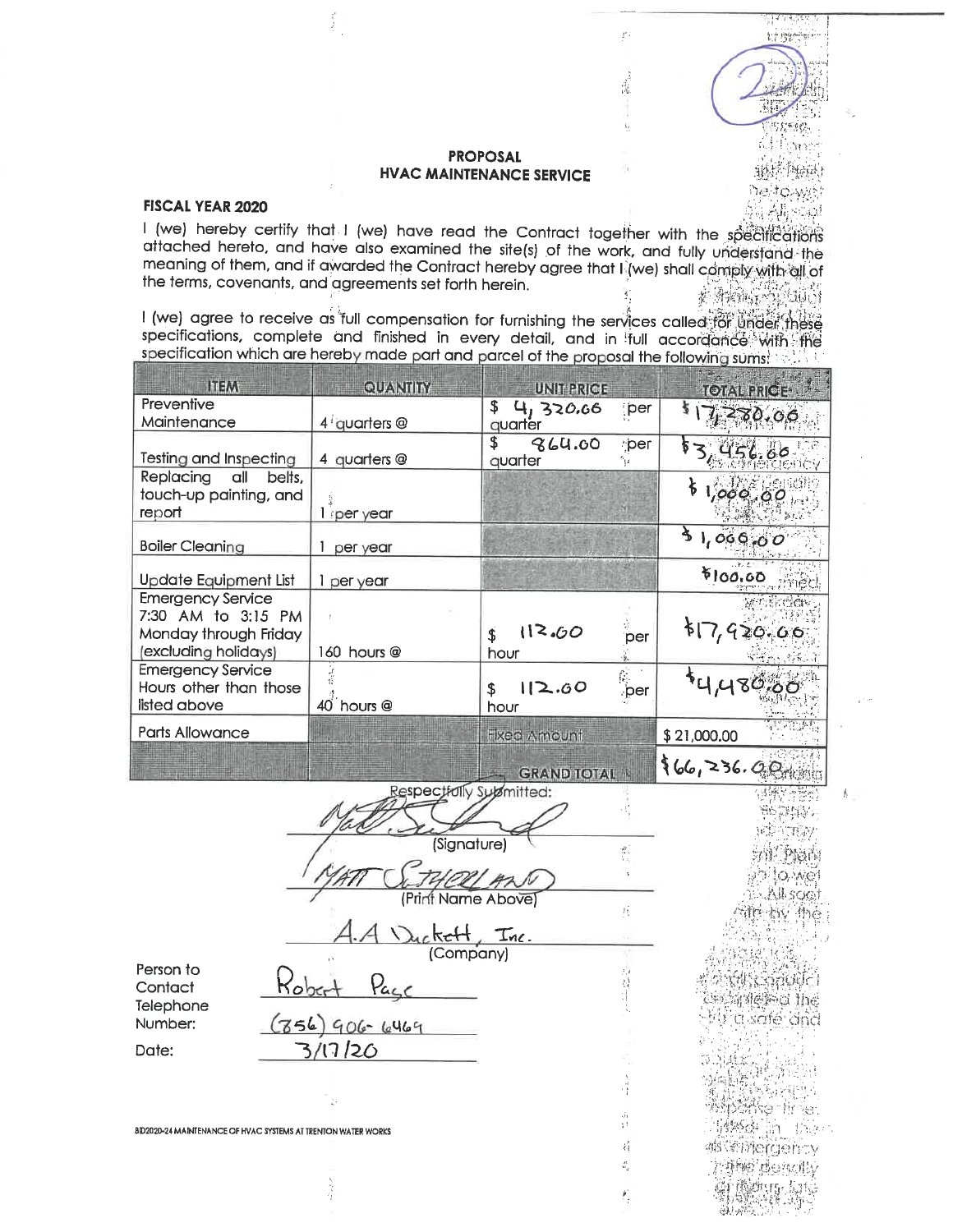# OPTION TO EXTEND ONE (1) YEAR

 $\ddot{\phantom{a}}$ 

V15522142230 医意示调节

海豹科

وتراملا Xes

we) hereby certify that I (we) have read the Contract together with the specifications attached hereto, and have also examined the site(s) of the work, and fully understand the the aning of them, and if awarded the Contract hereby agree that I (we) shall comply with all of the terms, covenants, and agreements set forth herein.  $\sim$   $\sim$ 

 $\mathbb{R}^1$  (we) agree to receive as full compensation for furnishing the services called for under these specifications, complete and finished in every detail, and in full accordance with the specification which are hereby made part and parcel of the proposal the following sums:

| <b>ITEM</b>                                                                                    | <b>QUANTITY</b>         | UNIT PRICE                       | <b>TOTAL PRICE</b> |
|------------------------------------------------------------------------------------------------|-------------------------|----------------------------------|--------------------|
| Preventive<br>Maintenance                                                                      | 4 quarters @            | \$<br>4,420.66<br>per<br>quarter | \$N,680.06         |
| <b>Testing and Inspecting</b>                                                                  | 4 quarters @            | \$<br>964.00<br>per<br>quarter   | \$3,856.00         |
| Replacing all<br>belts,<br>touch-up painting, and<br>report                                    | $1$ per year            |                                  | \$1,000.66         |
| <b>Boiler Cleaning</b>                                                                         | per year                |                                  | 5,000.00           |
| Siyasi Salah Secarat<br><b>Update Equipment List</b>                                           | 1 per year              |                                  | 8100.00            |
| <b>Emergency Service</b><br>7:30 AM to 3:15 PM<br>Monday through Friday<br>excluding holidays) | 160 hours @             | ÷.<br>\$114.00<br>per<br>hour    | 8,240.00           |
| <b>Emergency Service</b><br>Hours other than those<br>listed above                             | 40 hours @              | \$14.00<br>per<br>hour           | \$4,560.00         |
| <b>Parts Allowance</b>                                                                         |                         | <b>Fixed Amount</b>              | \$21,000.00        |
| 地名加拿大                                                                                          | Resnertfully Submitted. | <b>GRAND TOTAL</b>               | 867,436.00         |

|                      | uumncu.                             |  |
|----------------------|-------------------------------------|--|
|                      |                                     |  |
|                      | (Signature)                         |  |
|                      | ERLAN                               |  |
| <b>gatiaca</b>       | (Print Name Above)                  |  |
| ୍କୁ ଜର୍ମ<br>指定的      | Duckett<br>$I_{nc}$                 |  |
| Person to            | (Company)                           |  |
| Contact:             | Robert<br>Page                      |  |
| Telephone<br>Nümber: | $(856)$ 906-6469                    |  |
| Dâte:                |                                     |  |
|                      |                                     |  |
|                      |                                     |  |
|                      | HVAC SYSTEMS AT TRENTON WATER WORKS |  |
| すいしほうにん ふなんえ         |                                     |  |

<u>Lafog ter</u> Rajnochic, topgiterp pel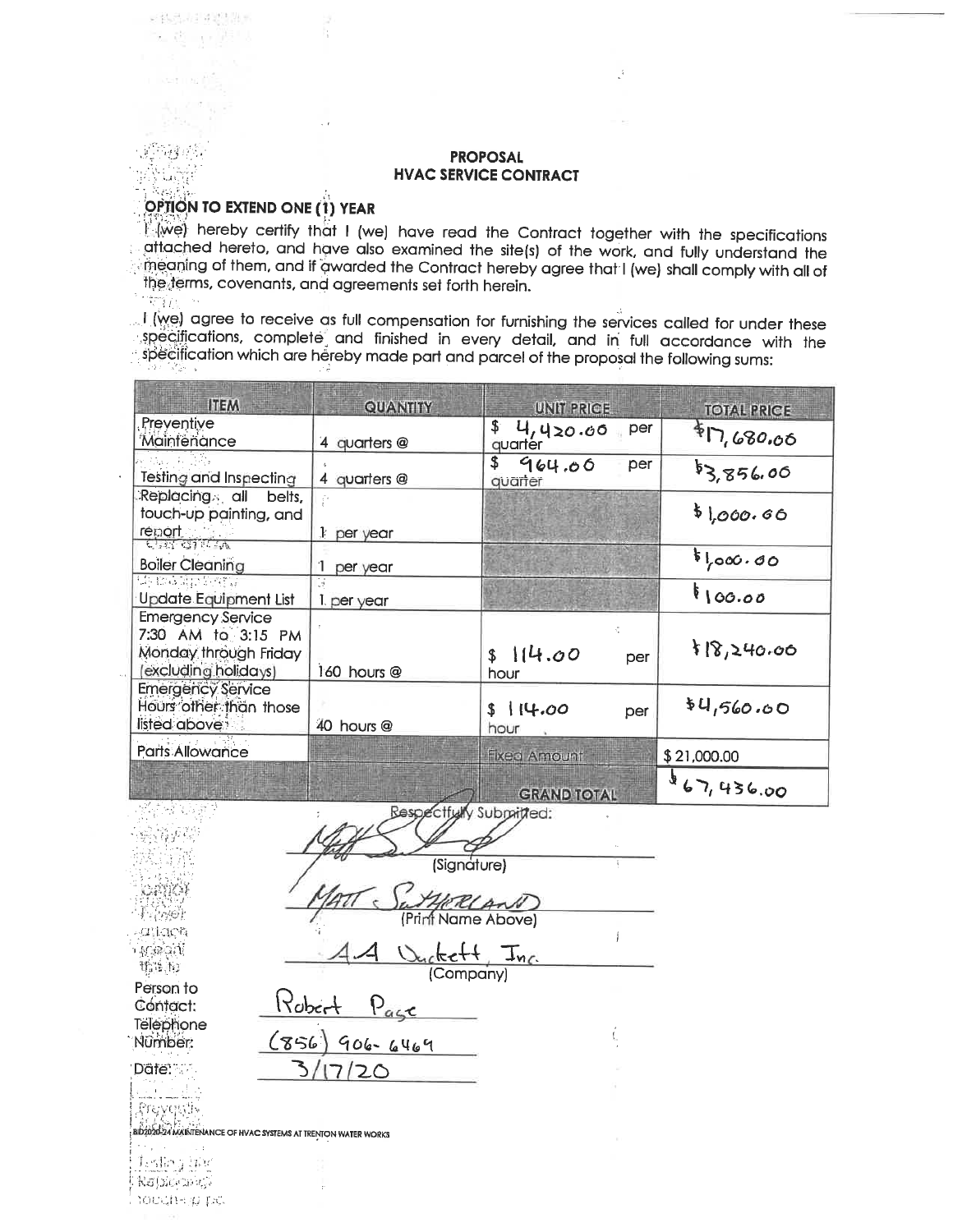

## **FISCAL YEAR 2020**

I (we) hereby certify that I (we) have read the Contract together with the specifications attached hereto, and have also examined the site(s) of the work, and fully understand the meaning of them, and if awarded the Contract hereby agree that I (we) shall comply with all of the terms, covenants, and agreements set forth herein.

I (we) agree to receive as full compensation for furnishing the services called for under these specifications, complete and finished in every detail, and in full accordance with the specification which are hereby made part and parcel of the proposal the following sums:

| <b>ITEM</b>                                                                                     | <b>QUANTITY</b> | <b>UNIT PRICE</b>     |     | <b>TOTAL PRICE</b> |
|-------------------------------------------------------------------------------------------------|-----------------|-----------------------|-----|--------------------|
| Preventive<br>Maintenance                                                                       | 4 quarters @    | \$2,730.00<br>quarter | per | \$10,920.00        |
| Testing and Inspecting                                                                          | 4 quarters $@$  | \$2,615.00<br>quarter | per | \$10,460.00        |
| Replacing all<br>belts.<br>touch-up painting, and<br>report                                     | per year        |                       |     | \$1,200.00         |
| <b>Boiler Cleaning</b>                                                                          | per year        |                       |     | \$525.00           |
| Update Equipment List                                                                           | per year        |                       |     | \$200.00           |
| <b>Emergency Service</b><br>7:30 AM to 3:15 PM<br>Monday through Friday<br>(excluding holidays) | 160 hours $@$   | \$110.00<br>hour.     | per | \$17,600.00        |
| <b>Emergency Service</b><br>Hours other than those<br>listed above                              | 40 hours @      | \$143.00<br>hour      | per | \$5,720.00         |
| Parts Allowance                                                                                 |                 | <b>Fixed Amount</b>   |     | \$21,000.00        |
|                                                                                                 |                 | <b>GRAND TOTAL</b>    |     | \$67,625.00        |

Respectfully Submitted: las er

(Signature)

Daniel Falasca

(Print Name Above)

Falasca Mechanical, Inc.

(Company)

Person to Contact Telephone

Bob Clothier - Service Manager

856-794-2010

3/18/20

Date:

Number:

BID2020-24 MAINTENANCE OF HVAC SYSTEMS AT TRENTON WATER WORKS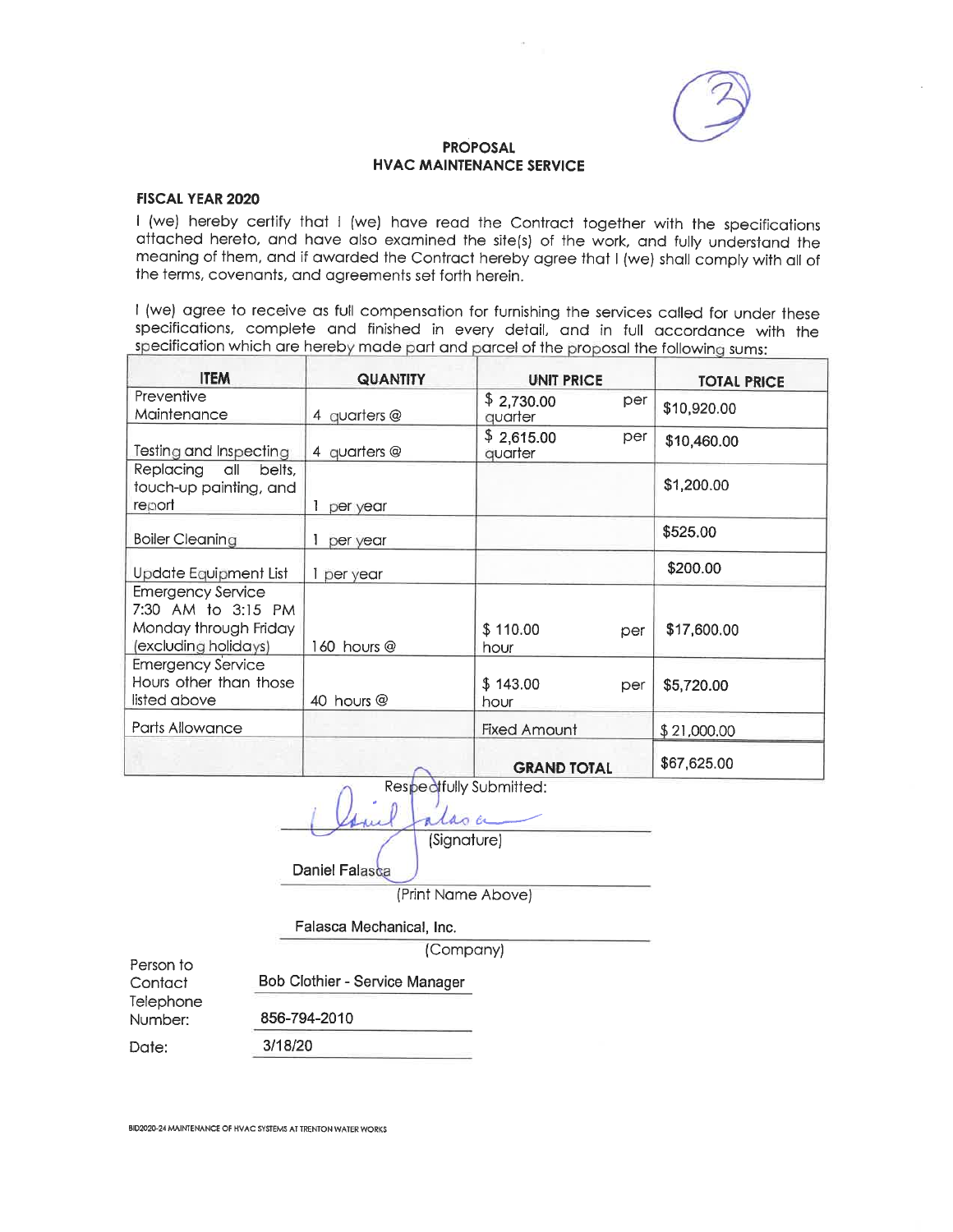# OPTION TO EXTEND ONE (1) YEAR

I (we) hereby certify that I (we) have read the Contract together with the specifications attached hereto, and have also examined the site(s) of the work, and fully understand the meaning of them, and if awarded the Contract hereby agree that I (we) shall comply with all of the terms, covenants, and agreements set forth herein.

I (we) agree to receive as full compensation for furnishing the services called for under these specifications, complete and finished in every detail, and in full accordance with the specification which are hereby made part and parcel of the proposal the following sums:

| <b>ITEM</b>                                                                                     | <b>QUANTITY</b> | <b>UNIT PRICE</b>     |     | <b>TOTAL PRICE</b> |
|-------------------------------------------------------------------------------------------------|-----------------|-----------------------|-----|--------------------|
| Preventive<br>Maintenance                                                                       | 4 quarters $@$  | \$2,812.00<br>auarter | per | \$11,248.00        |
| Testing and Inspecting                                                                          | 4 quarters @    | \$2,695.00<br>quarter | per | \$10,780.00        |
| Replacing all<br>belts,<br>touch-up painting, and<br>report                                     | per year        |                       |     | \$1,200.00         |
| <b>Boiler Cleaning</b>                                                                          | per year        |                       |     | \$525.00           |
| Update Equipment List                                                                           | 1 per year      |                       |     | \$200.00           |
| <b>Emergency Service</b><br>7:30 AM to 3:15 PM<br>Monday through Friday<br>(excluding holidays) | 160 hours @     | \$110.00<br>hour      | per | \$17,600.00        |
| <b>Emergency Service</b><br>Hours other than those<br>listed above                              | 40 hours @      | \$143.00<br>hour      | per | \$5,720.00         |
| Parts Allowance                                                                                 |                 | <b>Fixed Amount</b>   |     | \$21,000.00        |
|                                                                                                 |                 | <b>GRAND TOTAL</b>    |     | \$68,723.00        |

|              | VIVAITY IVIAL                  |
|--------------|--------------------------------|
|              | Respectfully Submitted:        |
|              |                                |
|              | (Signature)                    |
|              | Daniel Falasca                 |
|              | (Print Name Above)             |
|              | Falasca Mechanical, Inc.       |
|              | (Company)                      |
|              | Bob Clothier - Service Manager |
| 856-794-2010 |                                |
| 3/18/20      |                                |

BID2020-24 MAINTENANCE OF HVAC SYSTEMS AT TRENTON WATER WORKS

Person to Contact: Telephone Number: Date: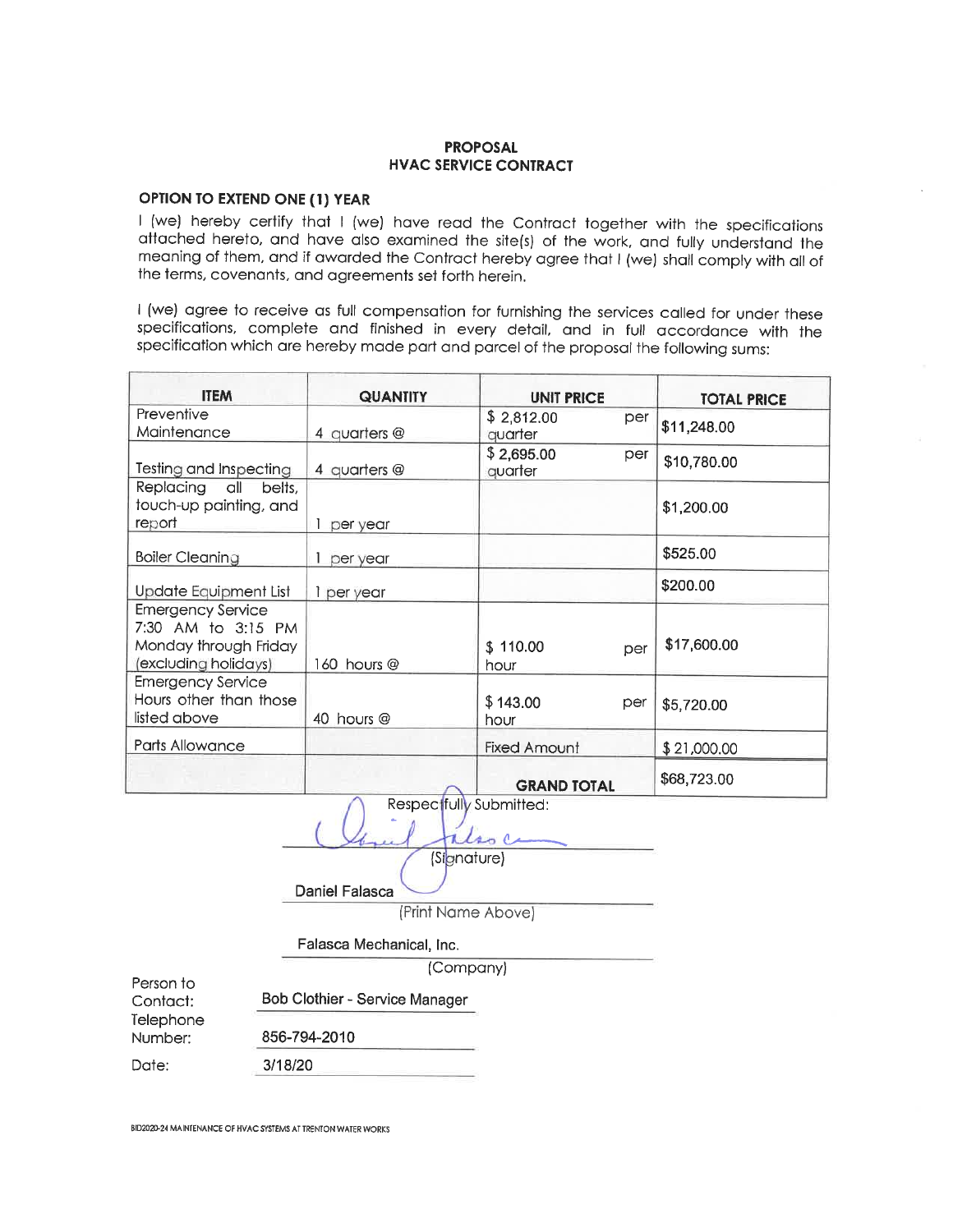

## **FISCAL YEAR 2020**

I (we) hereby certify that I (we) have read the Contract together with the specifications attached hereto, and have also examined the site(s) of the work, and fully understand the meaning of them, and if awarded the Contract hereby agree that I (we) shall comply with all of the terms, covenants, and agreements set forth herein.

I (we) agree to receive as full compensation for furnishing the services called for under these specifications, complete and finished in every detail, and in full accordance with the specification which are hereby made part and parcel of the proposal the following sums:

| <b>ITEM</b>                                                                                     | <b>QUANTITY</b> | <b>UNIT PRICE</b>           | <b>TOTAL PRICE</b> |
|-------------------------------------------------------------------------------------------------|-----------------|-----------------------------|--------------------|
| Preventive                                                                                      |                 | \$3,850.00<br>per           |                    |
| Maintenance                                                                                     | 4 quarters $@$  | quarter                     | \$15,400.00        |
| Testing and Inspecting                                                                          | 4 quarters $@$  | \$440.00<br>per<br>quarter  | \$1,760.00         |
| Replacing all<br>belts,<br>touch-up painting, and                                               |                 |                             |                    |
| report                                                                                          | per year        | \$3,220.00                  | \$3,220.00         |
| <b>Boiler Cleaning</b>                                                                          | per year        | \$1,420.00                  | \$1,420.00         |
| Update Equipment List                                                                           | 1 per year      | \$880.00                    | \$880.00           |
| <b>Emergency Service</b><br>7:30 AM to 3:15 PM<br>Monday through Friday<br>(excluding holidays) | 160 hours $@$   | \$<br>110.00<br>per<br>hour | \$17,600.00        |
| <b>Emergency Service</b><br>Hours other than those<br>listed above                              | 40 hours @      | \$165.00<br>per<br>hour     | \$6,600.00         |
| Parts Allowance                                                                                 |                 | <b>Fixed Amount</b>         | \$21,000.00        |
|                                                                                                 |                 | <b>GRAND TOTAL</b>          | \$67,880.00        |

Respectfully Submitted:

(Signature)

|          | Thomas Crozier                |  |
|----------|-------------------------------|--|
|          | (Print Name Above)            |  |
|          | Air Systems Maintenance, Inc. |  |
|          | (Company)                     |  |
| to<br>:t | <u>Thomas Crozier</u>         |  |

Contac Telephone Number:

Person

Date:

908-241-1555  $3/17/20$